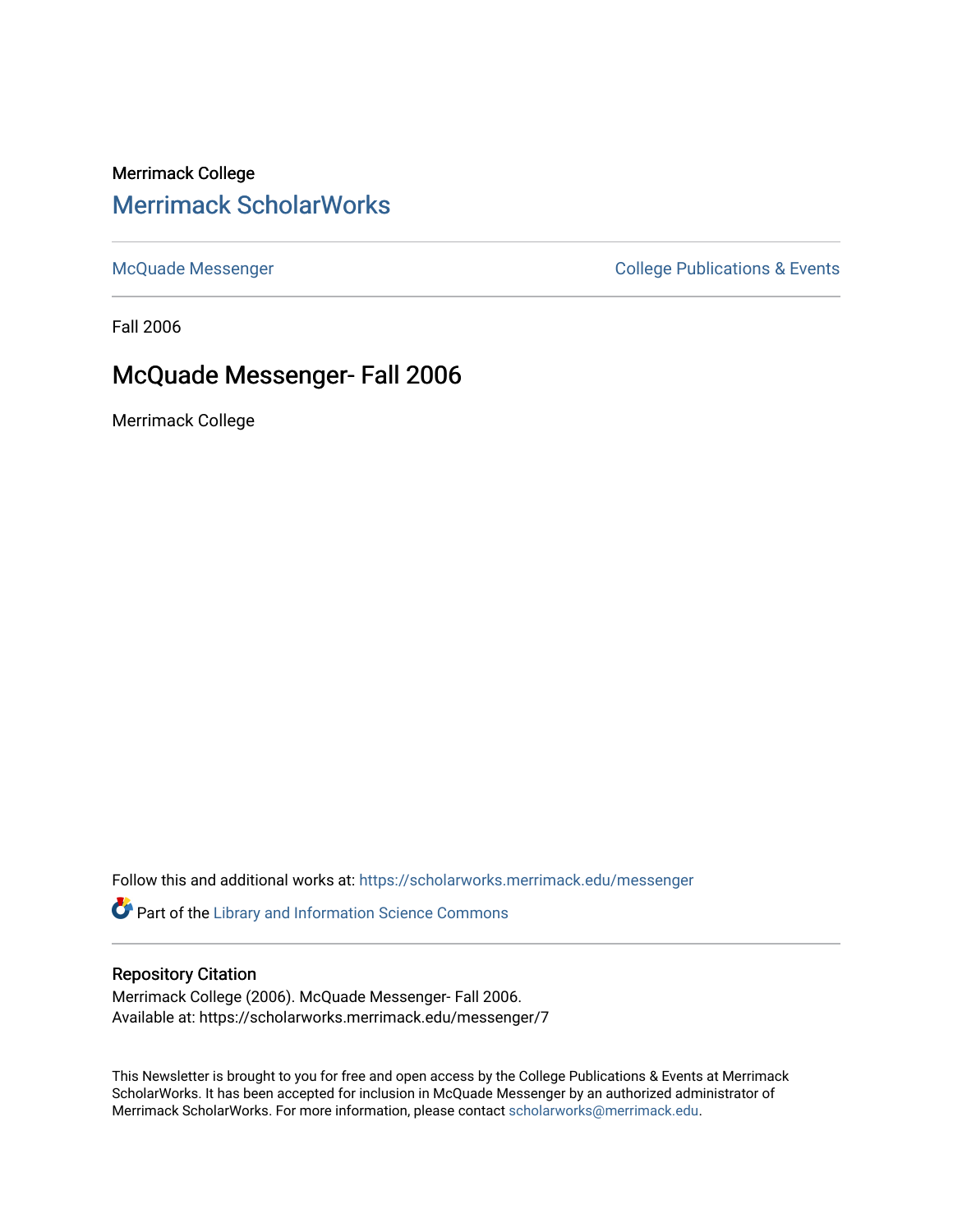

# **From the Director's Desk**

Over the summer, library staff reviewed the results of the LibQUAL+ survey. Three items jumped out as "Red Flag" concerns: 1) Modern Equipment; 2) Quiet Space; and 3) Space that inspires study and learning.

> Since two of these items fell under the "Library As Place" category, staff developed a marketing campaign entitled **[Meet Me @ McQuade](http://meetmemcquade.blogspot.com/)**, which highlights the library as a place to conduct research, study, and learn.

To improve the physical space, the library staff worked on modest improvements that will help in the short-term.

- Defined quiet and group study zones throughout the library
- Painted walls to brighten study areas
- Rearranged furniture to create comfortable locations
- Improved signage
- Created a New Books display in Lobby area
- Fixed auditorium leaks and retiled the floor

Using results of our web usability testing, we made a few changes to the *library's web page*. Our virtual space now prominently features:

- [A Library Updates Blog](http://www.noblenet.org/merrimack/weblog/mcquadelibrary.htm)
- [Journal Finder](http://www.noblenet.org/merrimack/serials/jnlsIndex.html)
- [Educational Resources collection webpage](http://www.noblenet.org/merrimack/ERC/ERChome.htm)
- [Media Center webpage](http://www.noblenet.org/merrimack/merrimackmediaservices/merrimackmediahome.html)
- [Request Forms](http://www.noblenet.org/merrimack/forms.htm)

This is just a start. Please visit McQuade and [let us know what you think,](mailto:barbara.lachance@merrimack.edu) as we continue to improve our building, resources and services.

*~Barbara Lachance, Library Director*



**Educational Resources Collection Open House Held**

**What's New on Our Website**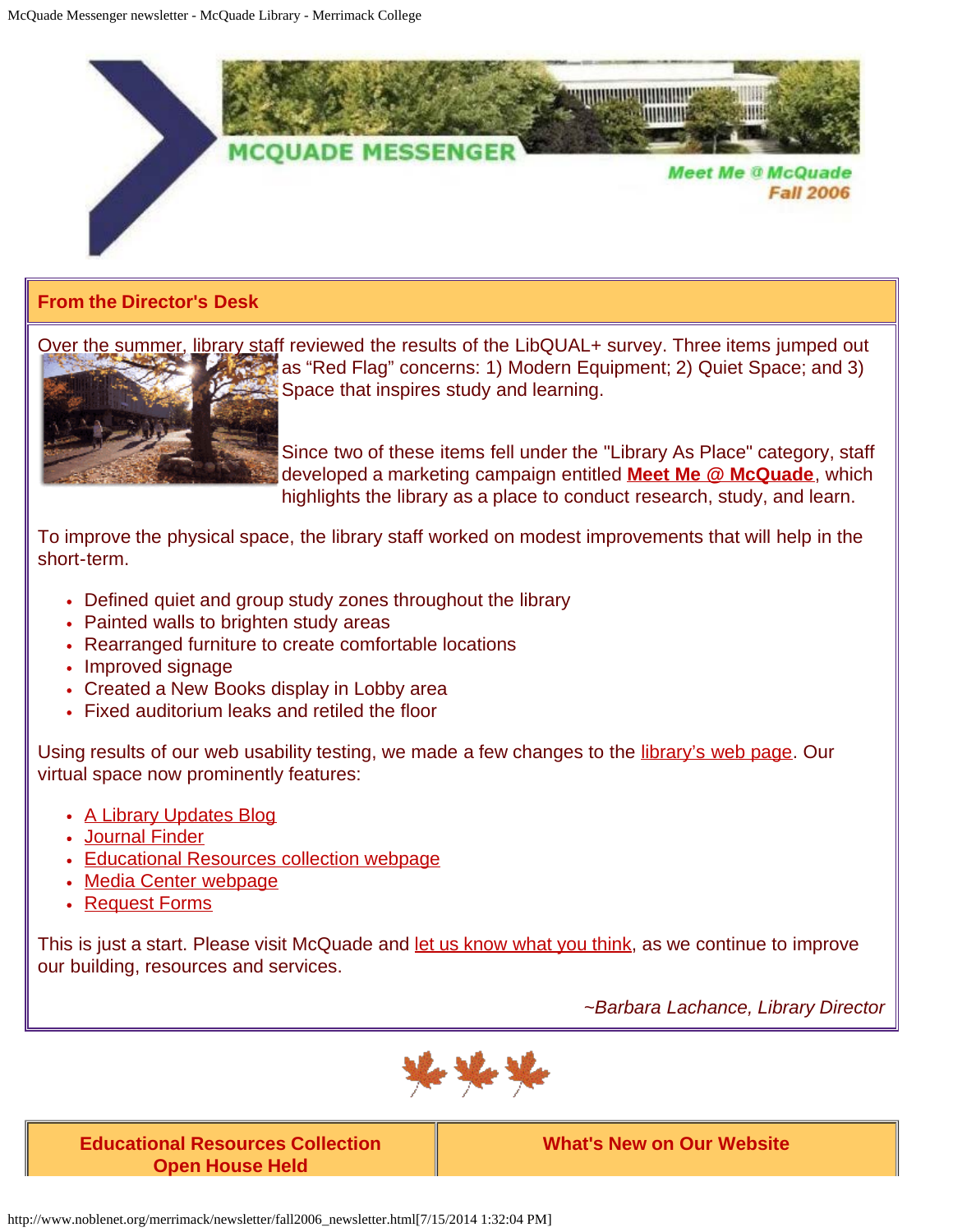

The Educational Resources Collection (ERC) at McQuade Library is a growing collection of instructional materials and teacher resources. An Open House was held in the ERC on the third floor of McQuade Library on October 5 , 3:30-5:00 PM for Merrimack College students, faculty, staff, and alumni.

The ERC includes multi-media materials for curriculum planning, lesson preparation, special education materials, kits, games, manipulatives and children's literature and non-fiction books. The collection is of particular interest to Merrimack students who are enrolled in our undergraduate and graduate education programs.

> **淡、Check out McQuade Library** [AudioBooks!](http://www.noblenet.org/merrimack/booklists/mcn_audio.htm)

### **New Subject Bibliographies**

[September 11 Terrorist Attacks](http://www.noblenet.org/merrimack/booklists/911.htm)

**[New English Literature Materials](http://www.noblenet.org/merrimack/booklists/fy06eng.htm)** [FY2006](http://www.noblenet.org/merrimack/booklists/fy06eng.htm)

**[New Religious Studies Materials](http://www.noblenet.org/merrimack/booklists/fy06relstu.htm)** [FY2006](http://www.noblenet.org/merrimack/booklists/fy06relstu.htm)

### **Request a Library PIN**

Do you want to be able to request books through our online catalog? How about view your current checkouts, and renew items from anywhere?

Fill out this simple [online form](http://www.noblenet.org/merrimack/weblog/2006/09/request-pin-online.html) or contact a [librarian](mailto:christina.condon@merrimack.edu) today!

### **選舉 Library Databases** 選舉

*[Education Research Complete](http://proxy3.noblenet.org/login?url=http://search.ebscohost.com/login.aspx?authtype=ip,uid&profile=ehost&defaultdb=ehh) This education database contains full text to over 70+ education journals not in other databases.*

*[Poiesis](http://proxy3.noblenet.org/login?url=http://poiesis.nlx.com/)  Find full text of hundreds of current, and back issues of philosophy journals here!*

[The New York Times \(1851-2003\)](http://proxy3.noblenet.org/login?url=http://proquest.umi.com/login?COPT=REJTPTFhY2QmSU5UPTAmVkVSPTI=&clientId=42948) *The New York Times (1851-2003) offers full page and article images with searchable full text back to the first issue.*

#### [National Newspapers 27](http://proxy3.noblenet.org/login?url=http://proquest.umi.com/login?COPT=REJTPTgmSU5UPTAmVkVSPTI=&clientId=42948)

*New York Times, Wall Street Journal, Boston Globe, Washington Post, Barrons, etc. Coverage starts 1980 for most titles.*

We appreciate your [feedback](mailto:kathryn.geoffrionscannell@merrimack.edu) on these new additions!



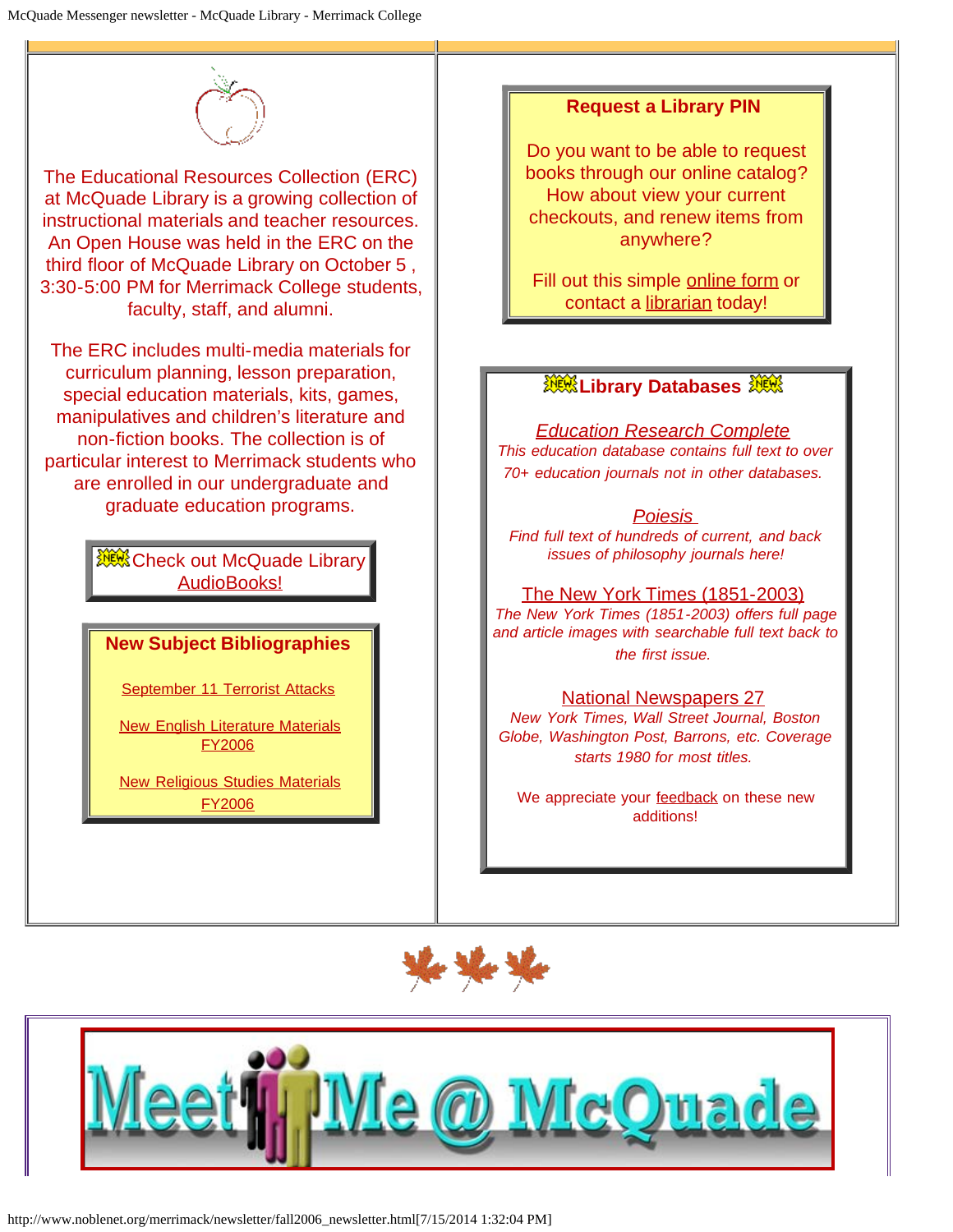The library will be emphasizing its social side with a new poster campaign and some exciting events.

# **Poster Campaign**

Meet Kristen Ferraro and Jen Salamone, the first stars of our new poster campaign! The posters feature students studying at their favorite place in the library and include some insights into each student's personality.

Students are encouraged to **Lounge @ McQuade** in a poster highlighting our new furniture layout and growing inventory of comfortable chairs. Students are always welcome to curl up in a chair or on a couch with a book or laptop.

# **Exciting Events**

Students can enjoy free coffee, hot chocolate, and snacks on Tuesday, October 17th and during other Social Nights throughout the semester. On these special nights, students are invited to take a break from studying, catch up with friends, and refuel without having to leave McQuade. Special giveaways will be offered the first two social nights!

We will also be hosting a Jeopardy Night, which is explained in detail in the article below.

Finally, we're going to help keep spirits up during finals with a fun filled Pajama Night. Students will be encouraged to study in the comfort of their own pajamas and compete for the top prize of having the best pajamas.



# **Meet Me @McQuade to Play JEOPARDY! America's Favorite Quiz Show**

On **Tuesday, November 14th** at **7pm**, the Alden Classroom on the 3rd floor of McQuade Library will be transformed into Merrimack's own version of the popular quiz show, **JEOPARDY!** complete with buzzers and that famous "think" music.

### **How can I play?**

Teams of 3 to 5 contestants are asked to fill out the [online registration form](http://www.noblenet.org/merrimack/weblog/2006/10/jeopardy-sign-up.html) on the library website beginning October 1st. Individuals submitting the form will be assigned to a team.

### **What are the rules of Merrimack's version of Jeopardy! ?**

Each team awarded play chooses a category and dollar amount; when an "answer" is displayed, the team will provide the correct question to the answer within 15 seconds.

- Before declaring their answer, teams must make sure all members are in agreement as to the question.
- Teams providing the correct question "win" the dollar amount on the screen-it counts towards the team's final score.
- If a team provides the wrong question, other teams are given a chance to provide the correct one before play is awarded to another team. No team loses their "earnings" due to an incorrect question.
- Daily Double: There is one Daily Double. When chosen, all teams decide on a dollar amount they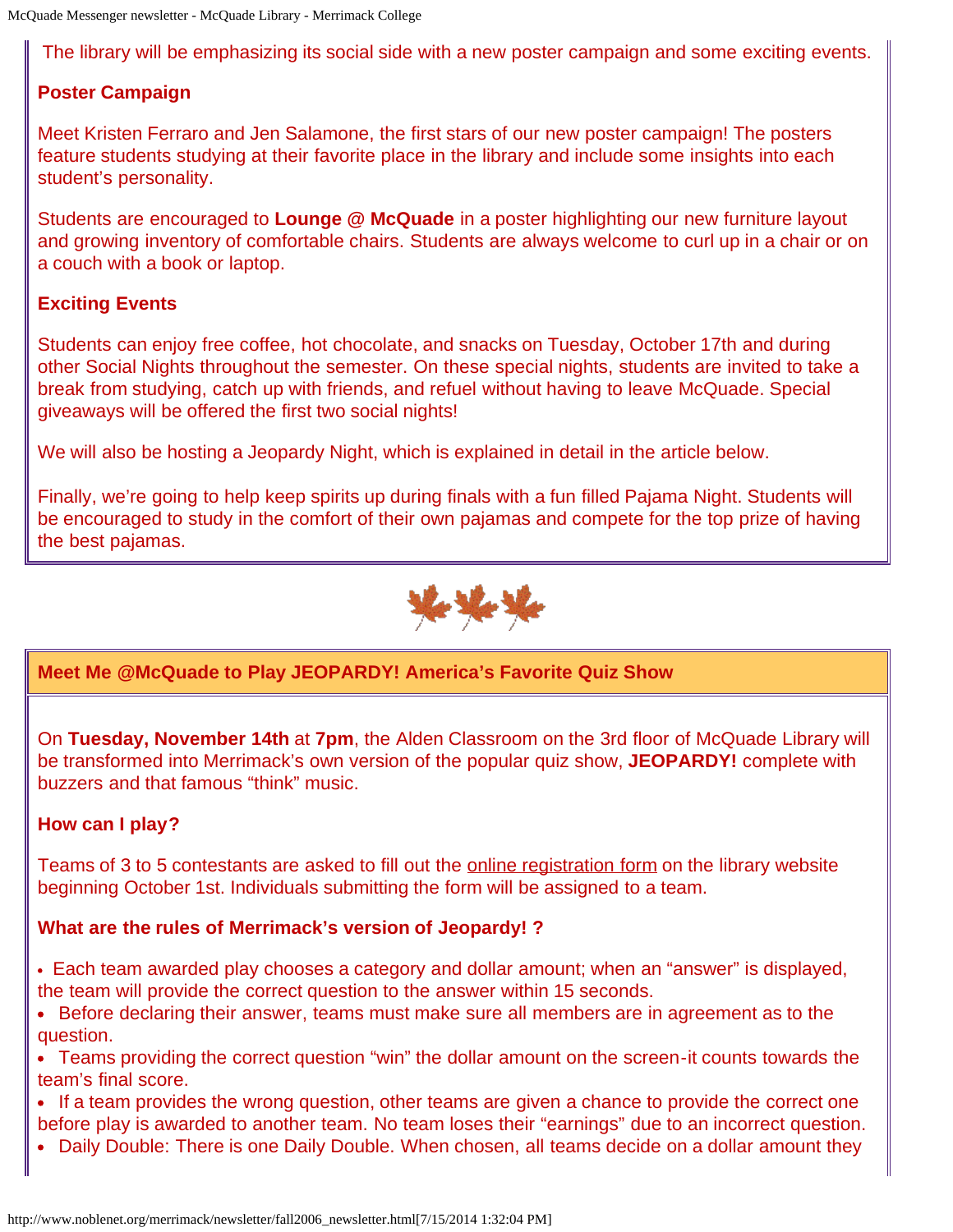earn with a correct question. Once the dollar amount is chosen, the answer is displayed and each team writes down their question. When time is called, a member of each team reads the question. Any team providing the correct question earns the amount they chose.

Prizes to be awarded may include a wireless mouse or gift certificates to local merchants.

Sign up [here !](http://www.noblenet.org/merrimack/weblog/2006/10/jeopardy-sign-up.html)



### **New Hires in the Circulation Department**

Every September students all across campus come to the library looking for jobs. This is especially true for the Circulation Department, which received over 40 applications this year alone.

This year, as in year's past, applicants with previous library experience, established customer service skills, and flexible schedules were given priority. Chosen applicants were interviewed by circulation supervisors Chris Condon and Joe St. Germain and many were then offered jobs.

A total of 8 new student workers were hired. These students will be covering the front desk at all hours of the day, ready to assist you or direct you to a staff person who can. They will also be responsible for shelving, retrieving interlibrary loans, answering the phone, and, most importantly, representing the library to current and prospective students alike.

We are proud to welcome the following students to our staff:

- Meghan Glasgow, Junior
- Andrea Pepin, Junior
- Matthew Robertson, Sophmore
- Nicole LaFleur, Freshman
- Brandon Lang, Freshman
- Alana Ngo, Freshman
- Laura Regus, Freshman
- Catherine Soucise, Freshman



**"Southwest: An Interdisciplinary Experience" McQuade Gallery Show a Success!**

On Wednesday, September 20th, McQuade Library Art Gallery hosted a Southwest Studies Photography Exhibit Reception. Merrimack faculty, parents, students, staff, as well as members of the public, enjoyed viewing photographs taken by Kevin Salemme.